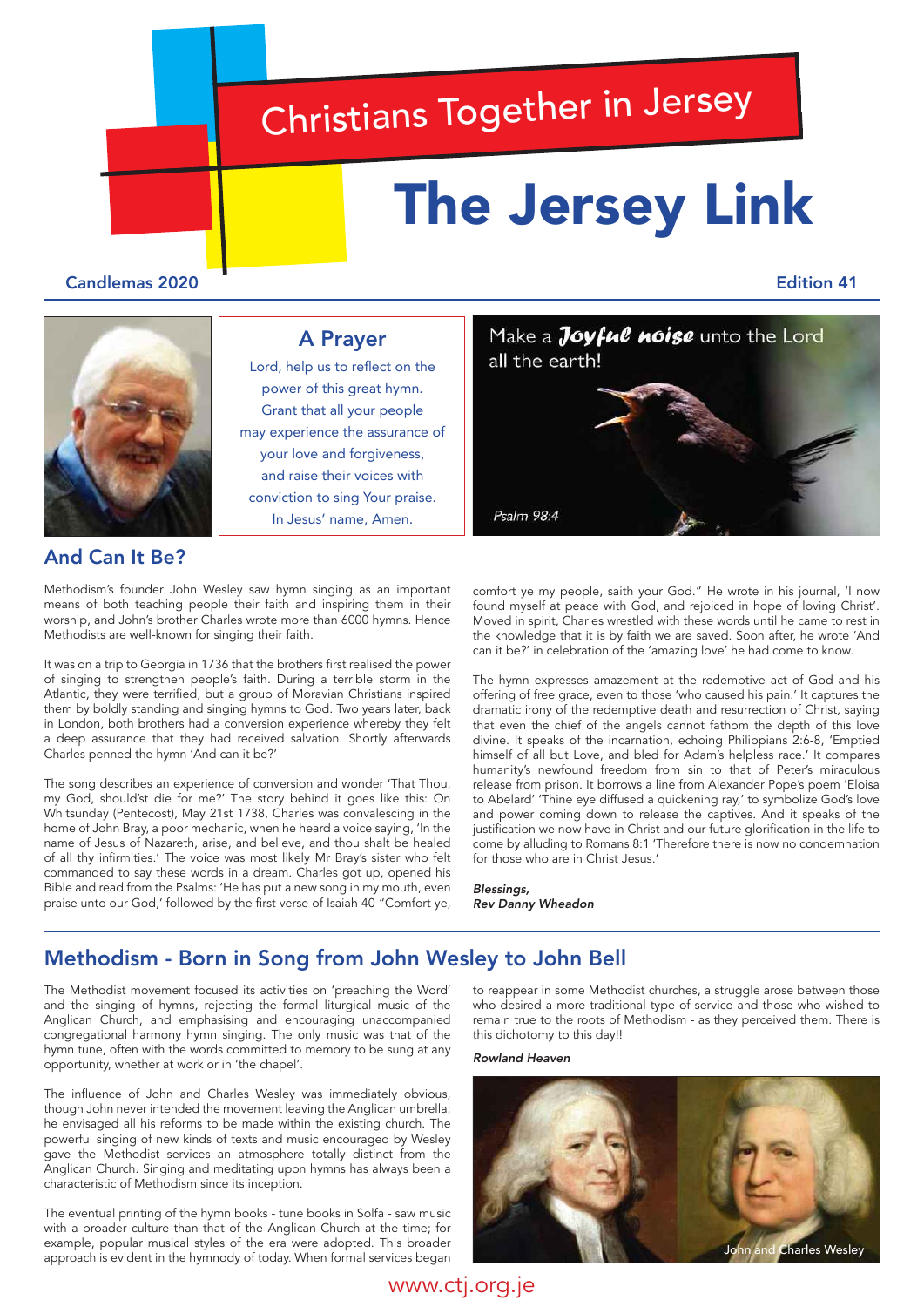

## Welcome, Father Johnpromise

In September, the Catholic Church in Jersey warmly welcomed Father Johnpromise Umeozuru as a new Assistant Priest. Fr Johnpromise was ordained on July 20 by Bishop Philip Egan at St John's Catholic Cathedral in Portsmouth.

Johnpromise grew up as a practising Catholic in South-East Nigeria. Inspired by a religious teacher, and after completing two pontifical degrees as a seminarian in Nigeria, he travelled to England to get experience of the "real world". Following a Master's Degree at Cardiff Metropolitan University, and widespread travel in his social worker job, he joined St John's Seminary, Wonersh, near Guildford in Surrey.

Fr Johnpromise has settled in beautifully to our Island parish and is fast becoming loved by all as our own 'singing priest'.

## *Moyra Journeaux*



# A New Face at the Town Church

On 14th October 2019, James Porter was licensed as Associate Rector of St Helier Parish Church.

James, Katie and their family moved here after 4 years in Cromer, North Norfolk. Previously, James was Rector of St Mary's in West Horsley, Surrey. Both James and Katie trained as doctors before moving into Christian leadership following James' ordination. They have 6 children, 4 of whom are here 'full-time', and a lively black labrador.

James enjoys keeping fit, reading, music, and, recently, learning about astronomy. He also follows Manchester United, and the England rugby team.

'Team Porter', as the family are known, have spent many summer holidays in the Island, finding Jersey a beautiful place to be refreshed. They are excited about getting stuck into Island life and sharing in mission and ministry in the heart of St Helier.

James writes: "We see huge potential in the Town Church, with its core of people with good hearts, to share the transforming love of Jesus Christ with those in our community. And looking forward, we must be missionfocused, putting our trust in God who can do 'immeasurably more than all we ask or imagine".



# Grouville's New Rector Introduces Herself

I grew into my faith from childhood and as a teenager it became a central part of who I am. I became a Reader in 2007. I was based at St Paul's Church and involved in preaching and teaching.

In 2010 I went on placement to work with Jersey's first female Rector at St Martin's Parish Church and it was whilst working there as Lay Minister that I felt called to ordained ministry. After ordination in 2017, I moved to work as curate in St Ouen's Parish, mainly with St George's Church. My time with St Ouen's and St George's has been very happy and I've benefited greatly from working with and learning from different members of the three congregations.

Our family are all hugely excited about our move out East! We have only ever lived in the West of the Island so we are eagerly anticipating exploring the lanes, beaches and cafés on the other side of the tunnel. More importantly, however, I am looking forward to getting to know the people of Grouville and helping them encounter the transformative love of God, at whatever stage of life they may be.

#### *Rev Helen Gunton*



## A New Rector for St Martin

The Reverend Jonny Scott was installed as Rector of St Martin on 20th September. He tells us:

"A vicar's son, I grew up in a mainstream Anglican tradition, first in rural Cumbria and then in Winchester. Following a Philosophy degree at Durham, I worked as a Community Organiser with Citizens: UK, where I learned how faith in action can achieve lasting social change through relationships of trust and understanding.

God's call to explore priestly ministry then led me to the role of Verger/ Pastoral Assistant at the Town Church. In 2012 Fi and I married, and shortly afterwards moved to Oxford for my ordination training at Ripon College, Cuddesdon. Alongside the rigours of theological study, becoming a father to Tabby and Poppy grounded training for the priesthood in the realities of everyday life.

Having served my curacy in Poole, I am thrilled to be back in Jersey in the beautiful Parish of St Martin, where Fi grew up. I am delighted to be ministering to the whole community as their Rector, and look forward to engaging deeply with the place, people and patterns of life as we listen for God speaking in our lives together."

*Rev Jonny Scott*

## *Rev James Porter*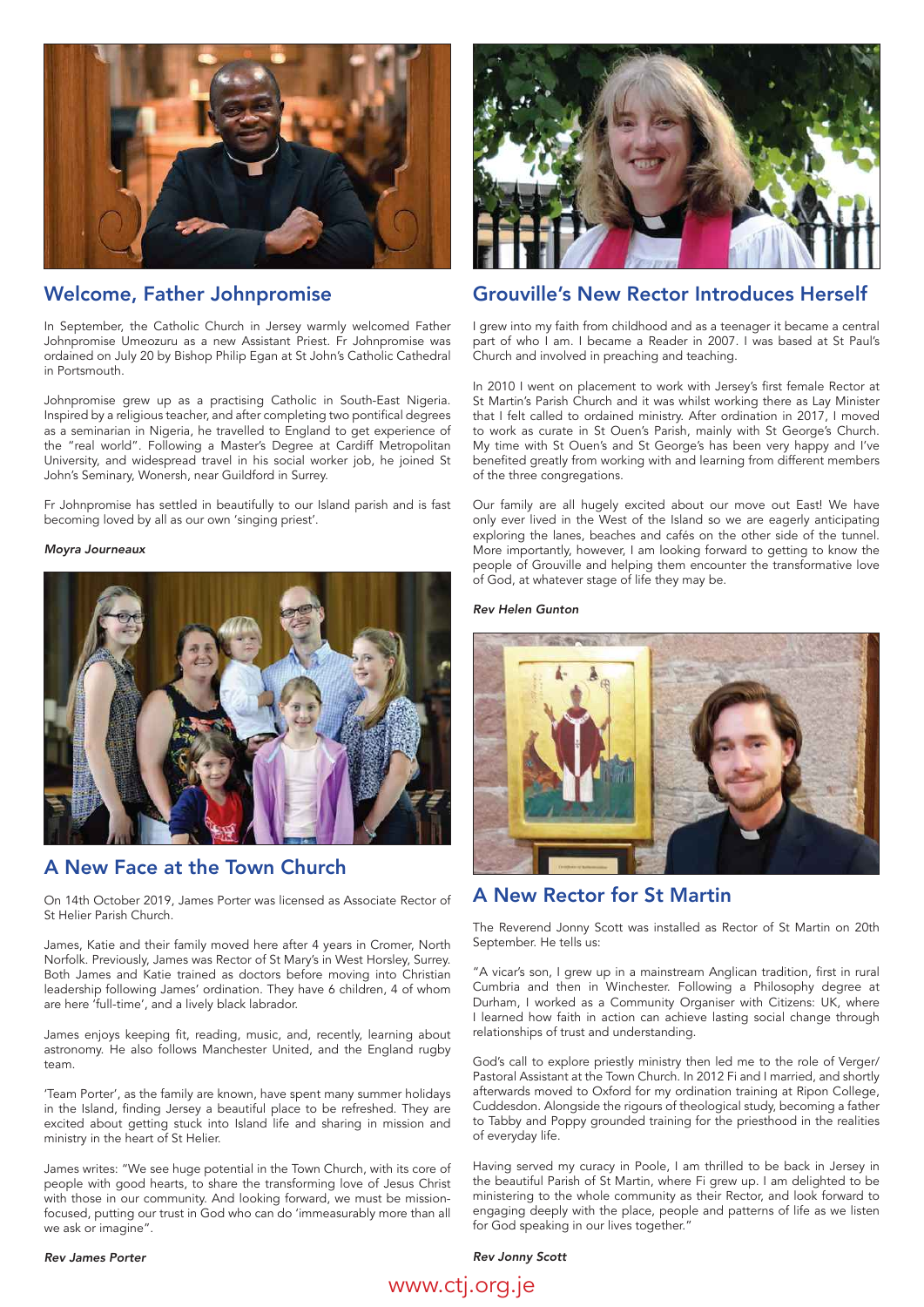

# Cantabile - Crossing Divides Through Music

Cantabile is an ecumenical choir of 25-30 voices that was formed at the end of 2004 specifically to sing church music. But what makes them ecumenical?

Martin Dryden, editor of the Jersey Link and a member of Cantabile, thinks there are four reasons: "The choir itself is ecumenical. Our members are drawn from across the denominations and from none. The thing that unites us, and makes us friends, is our love of singing choral music. Music is a universal language and Cantabile is proof that it can and does cross divides.

We are also ecumenical because of where we sing: in churches of different denominations here in Jersey as well as in the UK and in France. In September, for example, we sang for a Catholic Mass in the Eglise Saint-Méen in Cancale, Brittany and an Anglican Choral Evensong for Harvest for Christ Church in the Manche at Virey, Normandy. We enjoy learning how to fit into different worshipping traditions.

The third reason is because of the music we sing, which was written for different liturgical settings before, during and after the Reformation. Although we specialise in Choral Evensong, we also love to sing the great settings composed for the Latin Mass. We have, for example, sung Byrd's Mass for Four Voices and Victoria's Missa O quam gloriosum est regnum in St Thomas's Church, both very uplifting experiences.

Music written for Compline, a service which straddles the Reformation divide, has also become part of our repertoire in recent years.

Finally, I would say that the congregations attending the churches at which we sing are themselves becoming increasingly ecumenical. Hundreds of people of different denominations, and of none, cross the thresholds of these churches during the course of a year. Don't forget that the word 'ecumenical' comes from a Greek word which means 'the whole inhabited world'!"

While the quest for visible Christian unity has made little progress in recent years, other ecumenical initiatives have managed to bypass the obstacles, enabling both individuals and Churches to develop closer relationships and a better understanding of each other. Martin Dryden particularly likes the way that Cantabile brings out treasures old and new (Matthew 13:52). "It is good to be reminded of things in our own traditions that we may have nearly forgotten. It is also good to be introduced to contemporary music that has the capacity to surprise, delight and, dare I say, unite us in worship." Choir and congregations alike have in recent years encountered the inspirational music of Bob Chilcott; Ola Gjeilo; James Macmillan; Arvo Pärt; and Judith Weir, to name but a few, who are composing 'contemporary classical music'. Visible unity may continue to elude us, but in the meantime, we can still make a joyful noise unto the Lord (Psalm 100) and do it together.

## Making History - but Not Quite There Yet

Last year the 25th anniversary of the first ordinations of women to the priesthood in the Church of England was marked throughout the Church, and on 12th November, Jersey Deanery held their own special celebration, "History Makers 1994-2019".

A reflective service of Holy Communion at the Town Church, led by the Reverend Gerry Baudains, was followed by an event at the Town Hall, attended by H.E. the Lieutenant-Governor, Sir Stephen Dalton, and Lady Dalton. After a welcome by the Very Reverend Mike Keirle, a presentation was given by the Reverend Helen Gunton (shortly to be Jersey's third woman Rector) highlighting the women who had either served as priests in the Island or had left Jersey to be ordained to priestly ministry in the UK.

Subsequent proceedings were ably compèred by Radio Jersey's Cathy Le Feuvre. There were two videos from priests unable to be present: the Reverend Helena Cermakova, Jersey's Hospital Chaplain from 1999 to 2006, and the Reverend Rosie Woodall, born in Jersey and currently Chaplain to the Bishop of Leicester. In Rosie's interview, the Right Reverend Canon Dr. Guli Francis-Dehquani described her experiences as a woman Bishop (of Loughborough).

Cathy conducted an informal panel discussion with the Reverend Canon Geoff Houghton, the Reverend Mark Bond, and Jersey's first and second

female Rectors, the Reverends Gerry Baudains (now retired) and Beverley Sproats. Audience group discussions then provided feedback at the end of the evening.

There was general agreement that much had been achieved in 25 years, but there is still some way to go, especially for women in senior leadership.

*Gillian Woodall with thanks to Rev Gerry Baudains*

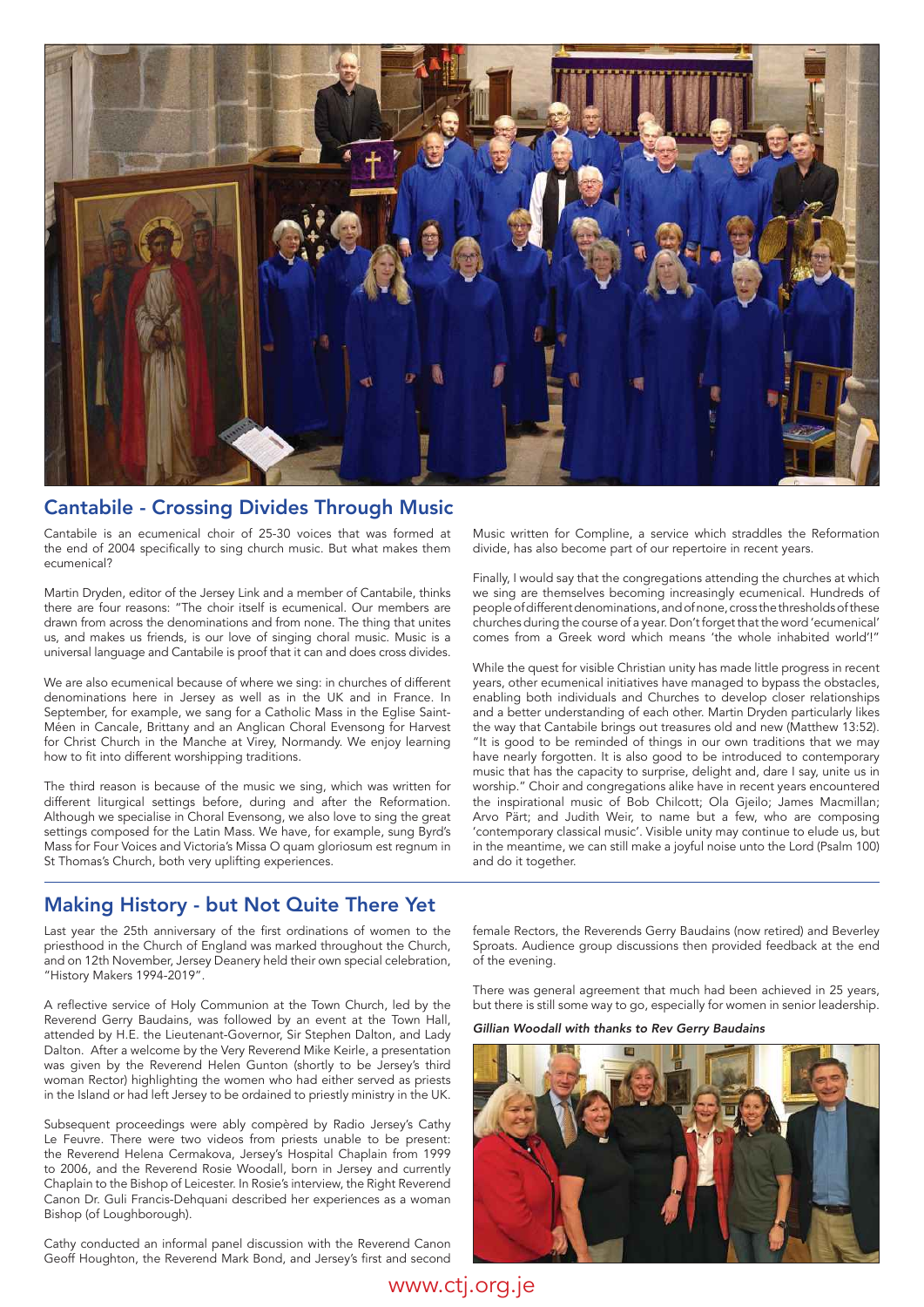

# Music in the Catholic Church

Great importance is attached to the use of singing in the celebration of the Mass, originating in the ancient tradition of singing the Psalms. Jesus Himself sang Psalms with the apostles at the Last Supper. Music is part of the symbolic language of worship and has amazing power to evoke emotion.

There are two overriding purposes for music in the Catholic Church: to make the liturgy more beautiful and to emphasise its sacred character. Many laws and rules governing the use of sacred music at Mass can be found in various Church documents such as Sacrosanctum Concilium, Musicam Sacram, and Tra Le Sollecitudini. Not all music can be considered suitable for liturgical celebrations; sacred music must be obedient to the Logos of the Liturgy.

Gregorian chant is a real expression of beauty. While this is taken as the paradigm of sacred music, it does not rule out the use of more contemporary religious songs, provided these "have the qualities proper to genuine sacred music" (SC 121).

Within the diversity of musical styles, judgements should be made about which is suitable. In debating the use of contemporary compositions and instruments, St John Paul II stated that care must be taken to ensure that instruments are suitable for sacred use, that they befit the dignity of the Church and can accompany the singing of the faithful, serving to edify them. Music serves and prepares the table, but it is not the feast.

# Music Making in The Salvation Army

From the beginning of the Christian movement which became known as The Salvation Army, the early 'Salvationists' took the Gospel message onto the streets.

They weren't always well received and in 1878, in Salisbury, a small group of evangelists were having trouble with local hooligans so Charles Fry, the leader of a local Methodist orchestra, and his three sons offered themselves as bodyguards. They took along their brass instruments to accompany the singing and so, almost accidentally, the Salvation Army brass band was born.

When the founder of The Salvation Army, William Booth heard about this, he decided to use bands in his own campaigns, reportedly announcing 'Why should the Devil have all the best tunes?' In fact, many early Salvation Army worship songs married popular tunes with spiritual words, taking the Gospel message to people in their own 'language'.

Today, The Salvation Army is present in more than 130 countries and there are still many churches, or 'corps', which do have brass bands, some of which still go out on to the streets, as well as choirs called 'Songsters' and music groups where young people especially learn music making.

# St John Henry Newman and Music

St John Henry Newman (1801-1890) is one of our newest saints, having been canonised on 13 October 2019 - the first English Saint in almost 50 years. His eloquence as a preacher and a writer is renowned. However, perhaps less known is his appreciation of music.

Throughout his life he was a performing musician, being an accomplished violinist, composer and writer of music. He studied violin from the age of 10 and at Oxford University was active as a violinist in chamber music. His favourite composer was Beethoven but he had a love of the Classical and early Romantic eras, enjoying Haydn, Mozart and Cherubini.

By the age of 14 years he had already composed both the music and libretto for a comic opera. Whilst travelling in Europe during the year 1832-1833, he wrote 'The Pillar of the Cloud', better known as 'Lead Kindly Light'. Newman spent time in Rome with the Vatican music librarian to become better informed on Gregorian chant. However, his taste in church music was eclectic. On being ordained in the Catholic Church, he contributed to the 'Collection of Hymns in use at the Oratory of St Philip Neri at Birmingham'.

In 1836, his collection of poems and lyrical works was published under the title 'Lyra Apostolica'. Some of these poems came into use as hymns. These, along with his collection of Latin hymns, were published as 'Hymni Ecclesiae' in 1838. This is still in use and available today as 'Hymns'.

*Moyra Journeaux*

However, that is not to say that music must be traditional. John Paul also reminded us that sacred music needs to find its voice in enculturation. Due consideration should be given to the culture and abilities of the congregation. Instruments are welcome as long as they do not serve to drown out the human voice of prayer.

We are very fortunate to have a dedicated music ministry within the Catholic Church in Jersey, with a diversity of church choirs from the more contemporary to the traditional. We have the Filipino choir, the Portuguese musicians and the Polish choir. All serve individual Masses whilst coming together as one for large parish occasions. Our musicians ensure that music fulfils its role in liturgy, corresponding to the solemnity of the occasion, whilst maintaining individuality and providing for the participation of the congregation in each of our seven churches.

*Moyra Journeaux*



However, these days you're just as likely to find worship groups taking part in Salvation Army services. That's certainly the case in Jersey, where worship is a mix of brass, traditional and contemporary music.

But whatever the 'style', the heart of Salvation Army music-making remains the same - to bring glory to God and His message of love and salvation to anyone who will listen!

*Cathy Le Feuvre*

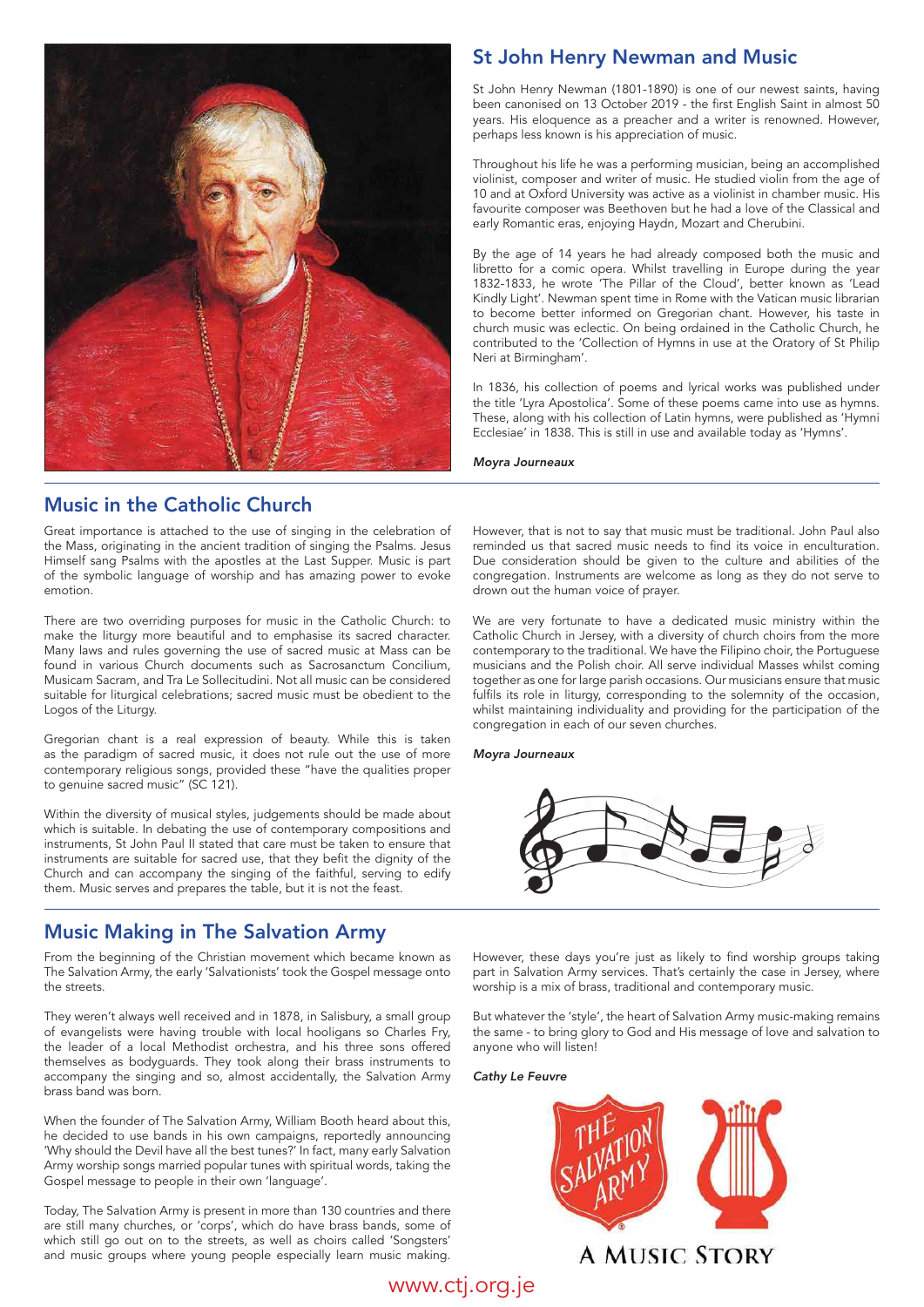## Organ Transplant!



"It's not what you know, it's who you know!" The words of Jean Le Maistre were ringing in my ears as I met John Quayle at St Helier Harbour on a wet and windy morning on October 16th. John had come to Jersey with his van at short notice to pick up the electronic organ from Eden Methodist Church and transport it (via Guernsey and the UK) to the English-speaking church at Gratot-Homméel in Normandy.

Sadly, the Eden buildings were due to be sold by informal auction on October 18th, and the congregation had done everything in their power to re-purpose all the fixtures and fittings before the sale. They wanted to honour John Wesley's instruction: "Do all the good you can, by all the ways you can, in all the places you can, to all the people you can, as long as ever you can." But what about the organ? That question prompted Jean Le Maistre to email me to ask if I thought Christ Church in the Manche would like to have it. They certainly would! And so it was that John Quayle arrived to collect the said organ. Shifting it proved to be more of a challenge than we first thought, but fortunately Malcolm L'Amy (himself an accomplished organist) had volunteered his services and his organ trolley (I had no idea that such a thing existed!), and now I am pleased to report that it is safely installed in Gratot-Homméel.

As I reflect on these events, I am struck by the number of people who were involved in some way or other with the 'organ transplant'. It would not have happened without any one of them. It felt like divine providence. The Eden Methodists have lost their much loved church, but they know that their organ has a new life in Normandy. Methodism was born in song, so how appropriate that their final gift should have been the musical instrument that helped them sing their praises to the Lord. The organ, a Viscount Jubileum 245, is an excellent instrument. My grateful thanks go to the Church who met at Eden for their gift which was made in faith, hope and love and to all who helped to make it possible. I have subsequently been to Gratot-Homméel and can report that it is adding greatly to their worship. Voices are being raised in song to our God who fills hearts with joy and makes all things new.

## *Rev Martin Dryden*



## The Quest for Organists

There was a time when going to church meant the music was led by an organ and choir. Over the past forty years, we have seen a move away from that monopoly, and a greater diversity in musical styles. Some churches have been able to tap into that and others have kept the organ central to their music. However, there has been a dramatic decline in young people learning the organ, and churches and universities have found it challenging to fill their organ posts: so while standards have risen, fewer people are playing. The organ scene in the UK today is one of dramatic contrasts: when the Royal Northern College of Music in Manchester closed its organ department there was universal condemnation; yet not so far away, the Royal Birmingham Conservatoire has expanded to become one of the most exciting places in the world to study the organ. There are churches who have great programmes to support their choir and organ traditions and at others, there are superb instruments sitting soundless without a player.

What should we be doing to stop more instruments from falling silent? In Kent, I set up an organ school to help promote the instrument. With the Royal College of Organists' support, we assisted a number of pianists who found themselves on the organ bench on Sunday mornings. I know that we could do something similar here too.

How are things here in Jersey? Well, as a relative newcomer to the Island (albeit a returnee!) I have only scratched the surface; but there are some lovely organs to play and we should be encouraging more young players onto the instrument. Getting access to practice can be difficult, but at Victoria College, we have four pupils who currently learn the organ: do you have any young people playing in your church?

I remember meeting the late Stanley Sackett when I worked here 25 years ago, and his playing made the organ live: he encouraged people to sing with his playing. Malcolm Whittell is the only other Island organist I have heard play and he certainly has that knack too: pacing the speed to lull a congregation into full voice. Could you do that? There is nothing more uplifting than singing accompanied by the organ: as the swell box opens and the reeds soar, so does your voice to match the volume. Perhaps you need to encourage more people to play? Of course, vocal talents are needed as well. Church choirs are always seeking new members and if you are interested, would like to hear from you; for example, Trinity Church's Nick Cabot is currently recruiting additional singers.

Keep an eye out, as I plan a series of concerts around the Island's churches focusing on the diverse range of instruments that we have.

*Francis Murton, Director of Music, Victoria College*

# Thursday Night is Music Night at **Georgetown**



When Georgetown Methodist Church found itself in debt in 2000 after a complete refurbishment, it turned to music for support. Amy Luce and Rowland Heaven began a series of concerts with the sole purpose of fund raising, and THURSDAY NIGHT IS MUSIC NIGHT was born. Over the past nineteen years, many magical musical moments have been presented for audiences to treasure, with a mixture of vocal and instrumental music. The platform has been made available especially to younger musicians, to perform to a friendly audience who always appreciate their offering and whom they have the opportunity to meet over refreshments at the conclusion of the concerts.

In 2018 Georgetown celebrated the 200th concert and discovered that over £55,000 had been raised in retiring collections over that period, the majority of funds going to charities and appeals. The concerts continue to provide that platform, where some wonderful music may still be enjoyed.

*Rowland Heaven*